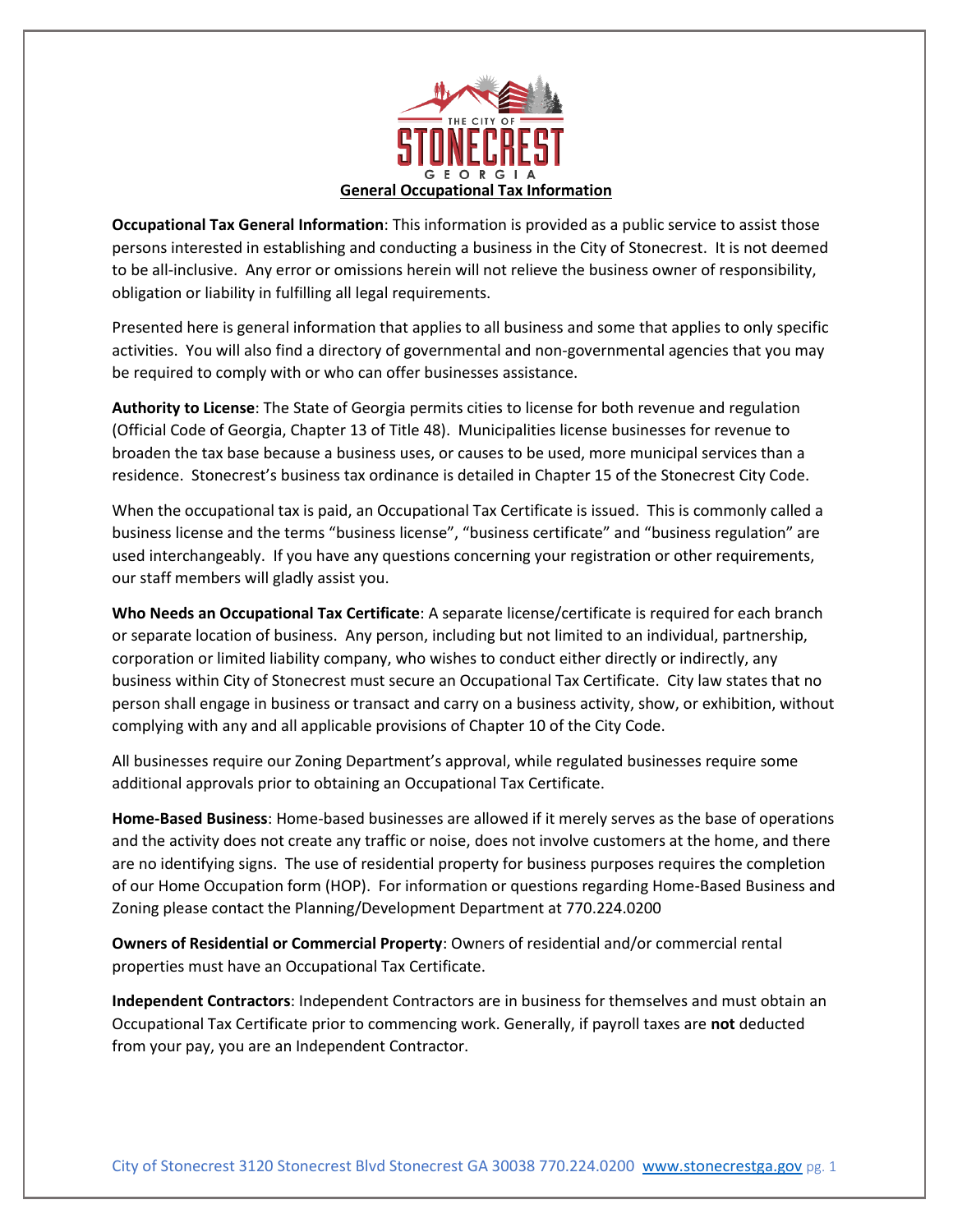

## **Business Basics for the New Business Owner**

**Planning/Zoning & Sign Approvals**: The Zoning Department reviews all new applications and change of addresses to ensure compliance with zoning regulations for that business location. They must approve the business activity to be conducted at that location prior to issuance of an Occupational Tax Certificate.

Signs are strictly regulated. For information about Zoning and Signs, contact the Community Development Department at 770.224.0200

**Ownership Types**: Business ownership is classified into one of the following types of ownership entities (legal business structures): Sole Proprietor, Partnership, Limited Partnership, Limited Liability Company/Corporation. To determine which type of organization best suits your needs contact your legal or tax professional.

# **How to Obtain an Occupational Tax Certificate**

**Obtaining the Application**: The initial steps to register a business begin in the Stonecrest City Hall Offices currently located at 3120 Stonecrest Boulevard, Stonecrest, GA 30038. The licensing process begins with the submission of the Occupational Tax Certificate Application. Applications may be obtained via the City web page at [www.stonecrestga.gov,](http://www.stonecrestga.gov/) or in person at our office.

If you are a new business in the City of Stonecrest you are required to have a current occupational tax certificate in order to conduct business within city limits. Below are some items we recommend each new business should look into to ensure your business is in compliance with City Ordinances.

**Step 1**: Before signing a lease, we recommend that you make sure your business location is in the proper zoning district for your type of business. Please call our Zoning department at 770.224.0200 with your business address and dominant business activity for confirmation. This will help mitigate the risk of applications denied due to improper zoning.

**Step 2**: If you are **not** a home-based business, we recommend that you verify whether or not your business will need a Certificate of Occupancy from the Community Development Department. They can be reached by calling 770.224.0200

**Step 3**: Complete and submit all required forms and documentation to the City of Stonecrest to obtain your Occupational Tax Certificate. Please review the Occupational Tax Certificate General Information and Frequently Asked Questions to determine if additional documentation is required for your business. To acquire an occupational tax certificate please follow the instructions below. The items listed below are needed for a complete occupational tax certificate application: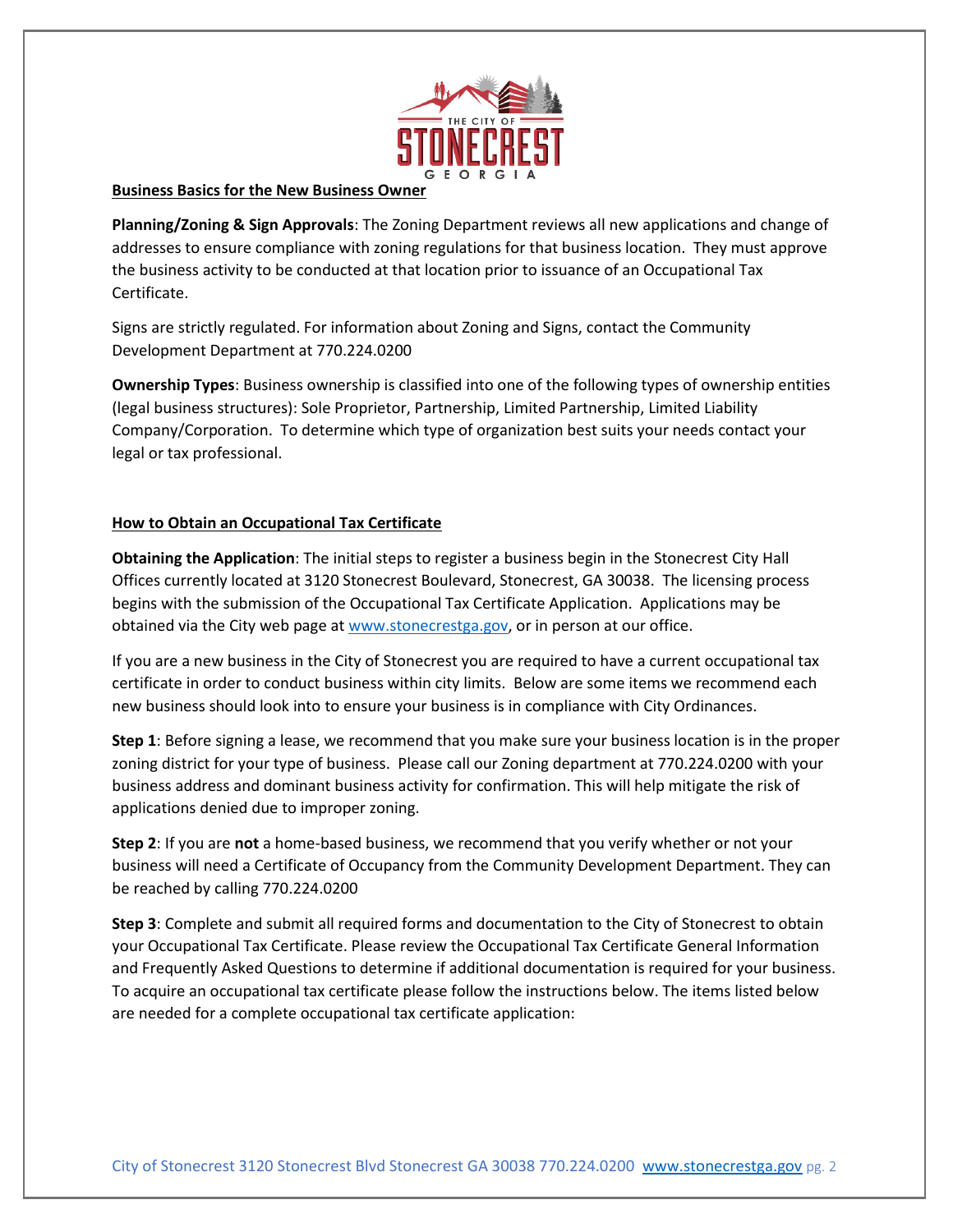

### **Required for all applicants:**

## **\* New Occupational Tax Certificate Application**

o Must be completed, signed and notarized

# **\*SAVE Affidavit Form with appropriate identification**

- o #1 U.S. Citizens: Passport, Georgia Driver's License, or Military ID or
- o #2 Legal Permanent Residents: Georgia Driver's License and either Permanent Resident Card
- or Employment Authorization Card

## **\*E-Verify Affidavit**

## **\* Copy of applicant's identification**

o Either Passport, Georgia Driver's License or Military ID

## **\* Payment for the correct fee amount**

o Checks made payable to City of Stonecrest

## **Optional depending on business type:**

### **\* Home Based Form**

o Only needed if business will be operated from home

- **\* Copy of the first page of the Certificate of Incorporation**
	- o Only needed if business is a Corporation or LLC
- **\* Copy of Professional State License**

o Only if applicable: Attorney's, Physicians, CPA's, Engineering, Architects, Surveyors, Cosmetology, etc.

**\* Copy of health inspection report with the grade and/or fire inspection report** o Restaurants Only

# **\* Copy of FOG (Fats, Oils, Greases) Compliance Inspection from DeKalb County Dept.**

### **of Watershed**

o Restaurants Only

# **\* Massage Regulatory Permit and Massage Work Permit**

o For those establishments performing massage services pursuant to the Chapter 15 **Ordinance** 

### **\* Additional Requirements for Pain Management Clinics Form**

**\* Background Check Consent Form for Pain Management Clinics**

o \$50 fee

**Occupational Tax Rates**: Occupational Taxes consist of three (3) parts: (1) a \$125.00 base fee, (2) a per owner/employee fee, and (3) a gross receipt tax based on an estimated gross receipts figure.

Listed below are general occupational tax fees only. These fees will not necessarily apply to all business types. Additionally, there may also be other permit, inspection, or background fees depending on your business activity. Contact the City of Stonecrest (770) 224- 0200. Your tax class is determined by your NAICS Code. If you do not know your NAICS Code please search code for your business activity  $\omega$  www.naics.com/search.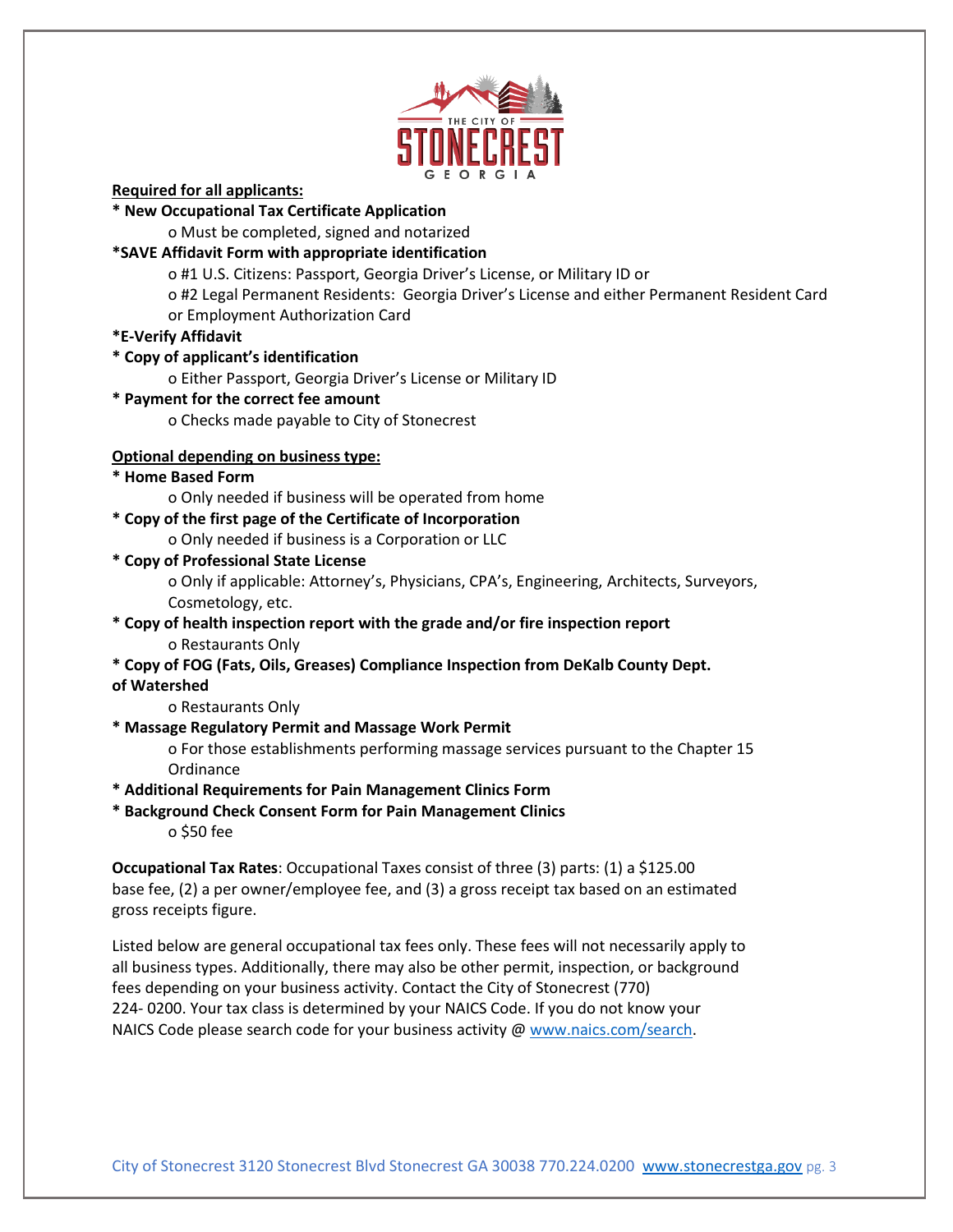

The current City of Stonecrest Tax Rate is:

| <b>Tax Class</b> | <b>Base Fee</b> | <b>Per Employee Fee</b> | Rate Per Dollar Gross Receipts Over \$20,000 |
|------------------|-----------------|-------------------------|----------------------------------------------|
|                  |                 |                         |                                              |
| Class 1          | \$125.00        | \$4.00                  | 0.0003                                       |
| Class 2          | \$125.00        | \$6.00                  | 0.0005                                       |
| Class 3          | \$125.00        | \$8.00                  | 0.0007                                       |
| Class 4          | \$125.00        | \$10.00                 | 0.0009                                       |
| Class 5          | \$125.00        | \$12.00                 | 0.0011                                       |
| Class 6          | \$125.00        | \$14.00                 | 0.0013                                       |

Calculating your fee for your Yearly Occupational Tax:

- Yearly projected Gross Receipts \$20,000= \$Adjusted Gross Receipts multiplied by appropriate Tax Rate listed above.
- Number of Employees multiplied by the appropriate per employee fee listed above
- \$125.00 Base Fee

**\*\*\*\*\*\*\*\*\*\*\*\*\*\*\*\*\*\*\*\*\*\*\*\*\*\*\*\*\*\*\*\*\*\*\*\*\*\*\*\*\*\*\*\*\*\*\*\*\*\*\*\*\*\*\*\*\*\*\*\*\*\*\*\*\*\*\*\*\*\*\*\*\*\*\*\*\*\*\*\*\*\*\*\*\***

Total Occupational Tax Fee Due

\*Post Office Boxes and mail handling facilities can be used for the mailing address, but **cannot** be used for a **business location**. The applicant's residence address **must** be used if there is no other place of business.

If more than one person is an owner, all owners must be listed. In the case of a corporation, all corporate officers must be listed.

### **Regulated Businesses & Privilege Licenses**

**Alcoholic Beverages**: The business licensing section processes all alcohol beverage licenses and annual renewals. In addition to zoning approval and other requirements, alcohol related business must have an occupational tax certificate. The applicant/licensee and all owners with ten percent (10%) or more must pass a background investigation as conducted by Dekalb County police department. All information must be provided in duplicate. Other documentation required includes: 1) drivers' license, and 2) two original pictures. Public Safety, Code Enforcement and the City of Stonecrest enforces the alcohol rules and regulation, and the City of Stonecrest issues permits for employees to work in alcohol related businesses. If your business plans to sell or serve alcohol beverages, please contact the City of Stonecrest at (770) 224-0200.

**Adult Establishment License**: In addition to zoning approval requirements, all applications for sexually oriented businesses, as defined by Stonecrest City Code, will be reviewed by the City of Stonecrest. For additional information, please contact the City of Stonecrest at (770) 224-0200.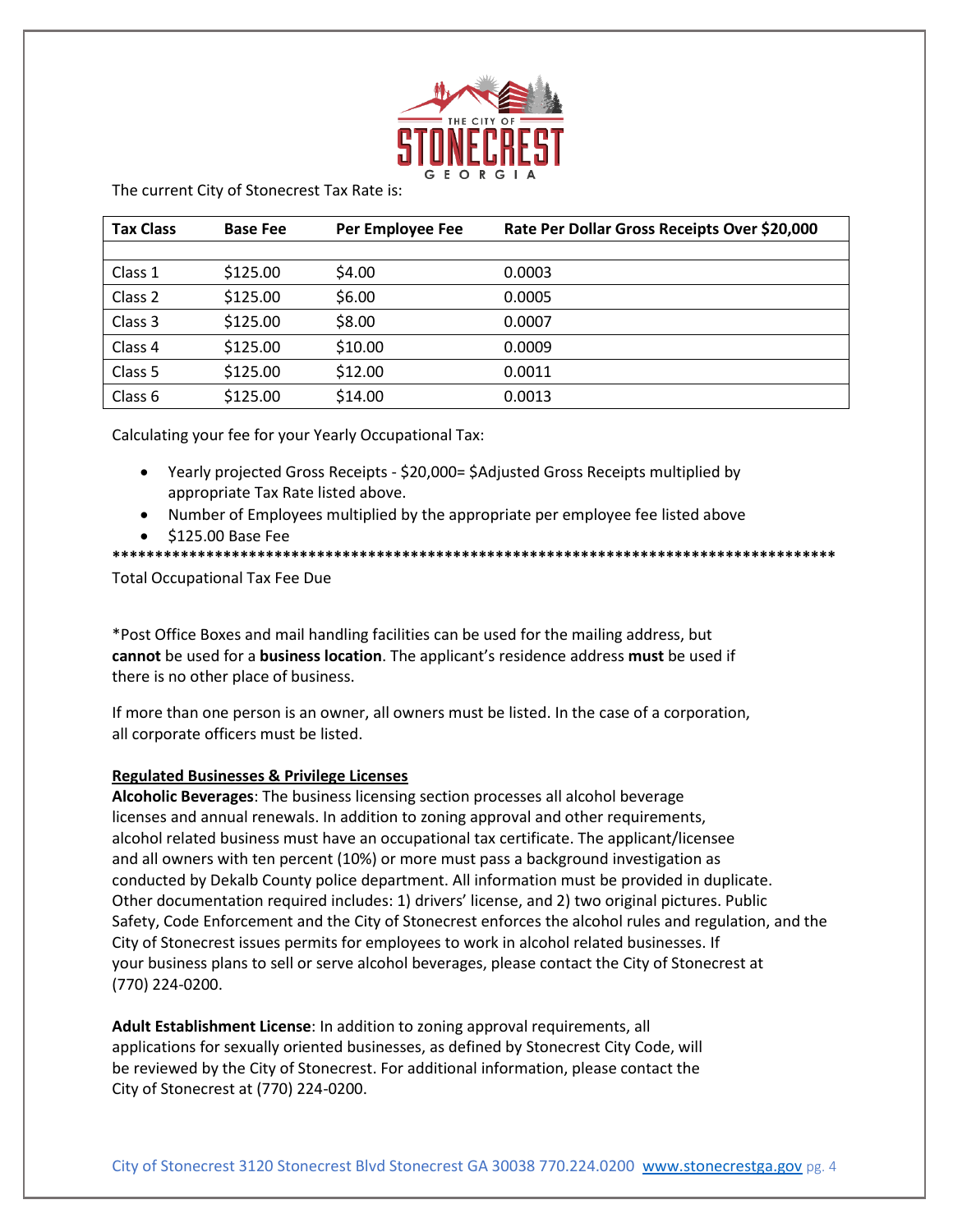

**Other Regulated Businesses**: If you wish to operate any of the following types of businesses, additional documentation may be required. All business types listed below will require additional review, approval or a permit. Businesses are subject to review and approval by any or all of the following City of Stonecrest departments: Business Licensing, Community Development, Planning and Zoning, City Council and Dekalb County Police & Fire Department. Certain business will also be required to submit to Law Department review.

| Automobile Sales (1)                   | Bakery (2)                           |
|----------------------------------------|--------------------------------------|
| Amusement Games Arcade                 | Barber Shop (1)                      |
| Braiding Salon (1)                     | Burglar Alarm (1 & 3)                |
| Butcher (2)                            | Catering (4)                         |
| Child Care (5)                         | Chiropractors (1)                    |
| Circus/Carnival (13)                   | Dances/Dance Hall                    |
| Firearms Dealer/Sales (3 & 6)          | Doctor/Dentist (1)                   |
| Fortune Teller (3)                     | Heating & Air-Condition (1)          |
| Hotel/Motel Business                   | Ice Cream Shops (4)                  |
| Limousines (9 & 10)                    | Massage Estab./Parlor (1 & 3)        |
| Massage Therapist (1 & 3)              | Non-Profit Business (11)             |
| Pawn Broker/Shop (3)                   | Peddler/Door to Door Sales/Solicitor |
| Personal Care Home (4 & 5)             | Pest Control (1)                     |
| Physical Therapy (1)                   | Plumbing Business (1)                |
| Pools & Billiards Room                 | Precious Metals and Gems (3)         |
| Private Patrol/Security Guards (1 & 3) | Produce Stand (2)                    |
| Real Estate Agents (1)                 | Restaurants/Night Club (4 & 14)      |
| Seafood: Retail/Wholesale (2)          | Specialized Contractors (1)          |
| Taxi/Vehicle for Hire (3 & 10)         | <b>Welding Shop</b>                  |

1. State License

2. Agriculture, Department Letter

3. Police Background, Clearance

4. Fire and/or Health, Inspection

- 5. DHR State License
- 6. Federal Firearms, License
- 7. Tourist Permit
- 8. PSC Registration
- 9. Regulatory, Enforcement App.
- 10. Proof of Insurance
- 11. IRS 501C3 Letter
- 12. BOC Permit
- 13. Special Event, Permit
- 14. FOG Compliance Inspection from DeKalb Watershed Dept.